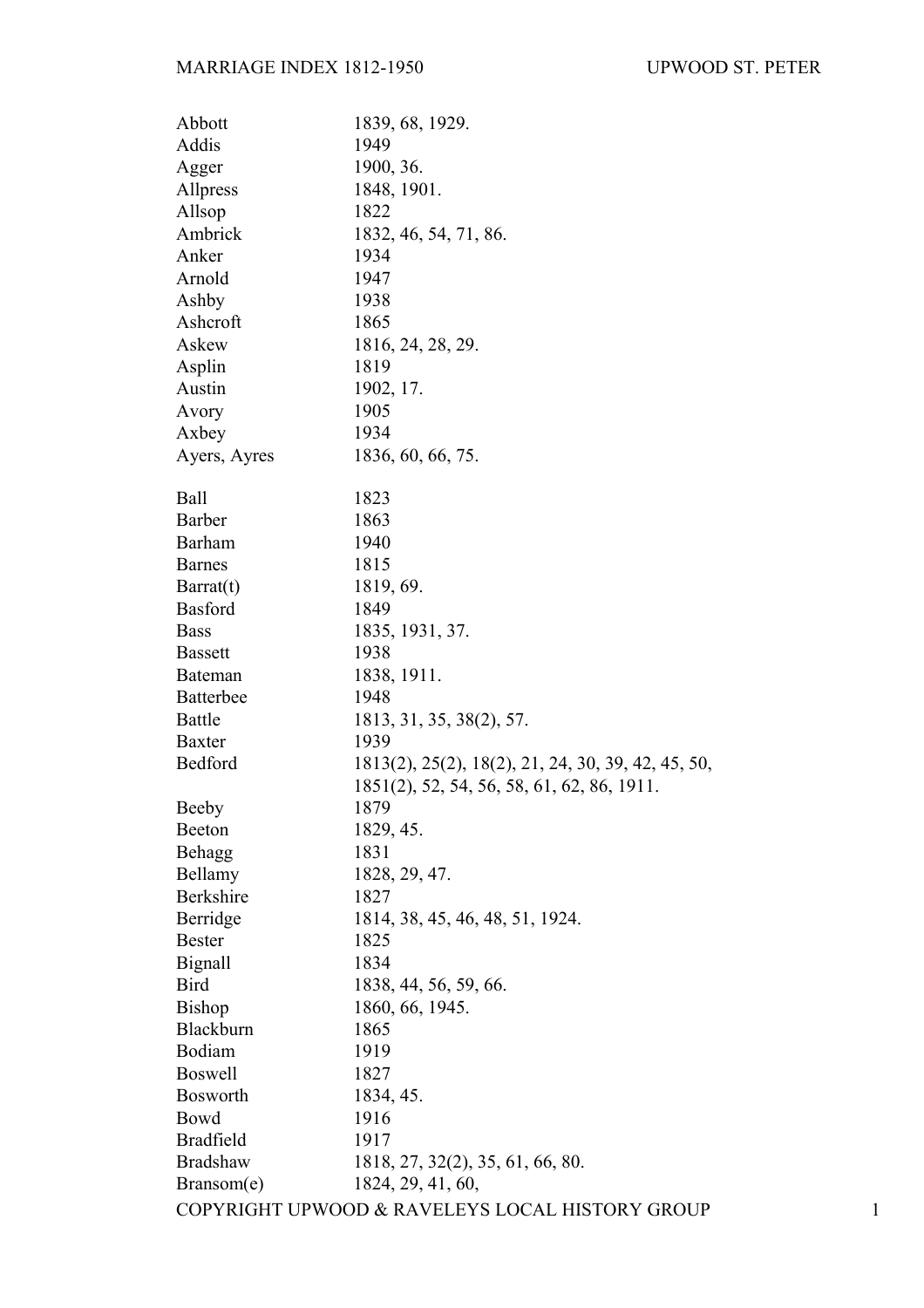| <b>Branson</b>   | 1819                                             |   |
|------------------|--------------------------------------------------|---|
| <b>Brawn</b>     | 1834                                             |   |
| <b>Braybrook</b> | 1872, 99, 1901, 02, 05, 17 19.                   |   |
| <b>Brewin</b>    | 1866                                             |   |
| <b>Briggs</b>    | 1816, 36, 37.                                    |   |
| <b>Brighty</b>   | 1814, 22, 23, 24, 27, 30(3), 31, 32, 33, 39, 42, |   |
|                  | 1847, 55, 57(3), 69.                             |   |
| <b>Brown</b>     | 1836, 45, 48, 65, 72, 76, 1904, 18, 29.          |   |
| <b>Buckley</b>   | 1939                                             |   |
| <b>Bull</b>      | 1836                                             |   |
| <b>Bullen</b>    | 1868                                             |   |
| <b>Buller</b>    | 1851                                             |   |
| Bullimore        | 1928                                             |   |
| <b>Burley</b>    | 1852                                             |   |
| <b>Burridge</b>  | 1816                                             |   |
| <b>Burrows</b>   | 1824                                             |   |
| <b>Burton</b>    | 1856, 1930, 39, 40.                              |   |
| <b>Bustlar</b>   | 1831                                             |   |
| <b>Butcher</b>   | 1821                                             |   |
| <b>Butler</b>    | 1817, 40, 56, 86, 1934, 45.                      |   |
| Butterworth      | 1939                                             |   |
|                  |                                                  |   |
| Cade             | 1918                                             |   |
| Calvert          | 1831                                             |   |
| Cannard          | 1843, 48, 54, 58.                                |   |
| Cannon           | 1948                                             |   |
| Cantell          | 1873                                             |   |
| Carr             | 1823                                             |   |
| Carter           | 1813, 18, 20, 27, 61.                            |   |
| Carter Ray       | 1855                                             |   |
| Cattling         | 1842                                             |   |
| Cennel           | 1822 see Kennel(1)                               |   |
| Chandler         | 1817, 27.                                        |   |
| Chapman          | 1819, 38, 46, 65, 67, 1945, 48.                  |   |
| Chappel          | 1855                                             |   |
| Charles          | 1823                                             |   |
| Chester          | 1929                                             |   |
| Chillery         | 1904                                             |   |
| Churchill        | 1915                                             |   |
| Cirkis           | 1831                                             |   |
| Clack            | 1813                                             |   |
| Clark            | 1829, 38, 41, 42, 58, 79.                        |   |
| Clarke           | 1816, 18, 20, 22, 33, 35, 56, 65, 71, 80.        |   |
| Claydon          | 1863                                             |   |
| Clements         | 1823, 28, 29, 34, 60.                            |   |
| Clemmant         | 1818                                             |   |
| Clifton          |                                                  |   |
|                  | 1837, 56, 67.                                    |   |
| Coates           | 1819                                             |   |
| Colbard          | 1824                                             |   |
|                  | COPYRIGHT UPWOOD & RAVELEYS LOCAL HISTORY GROUP  | 2 |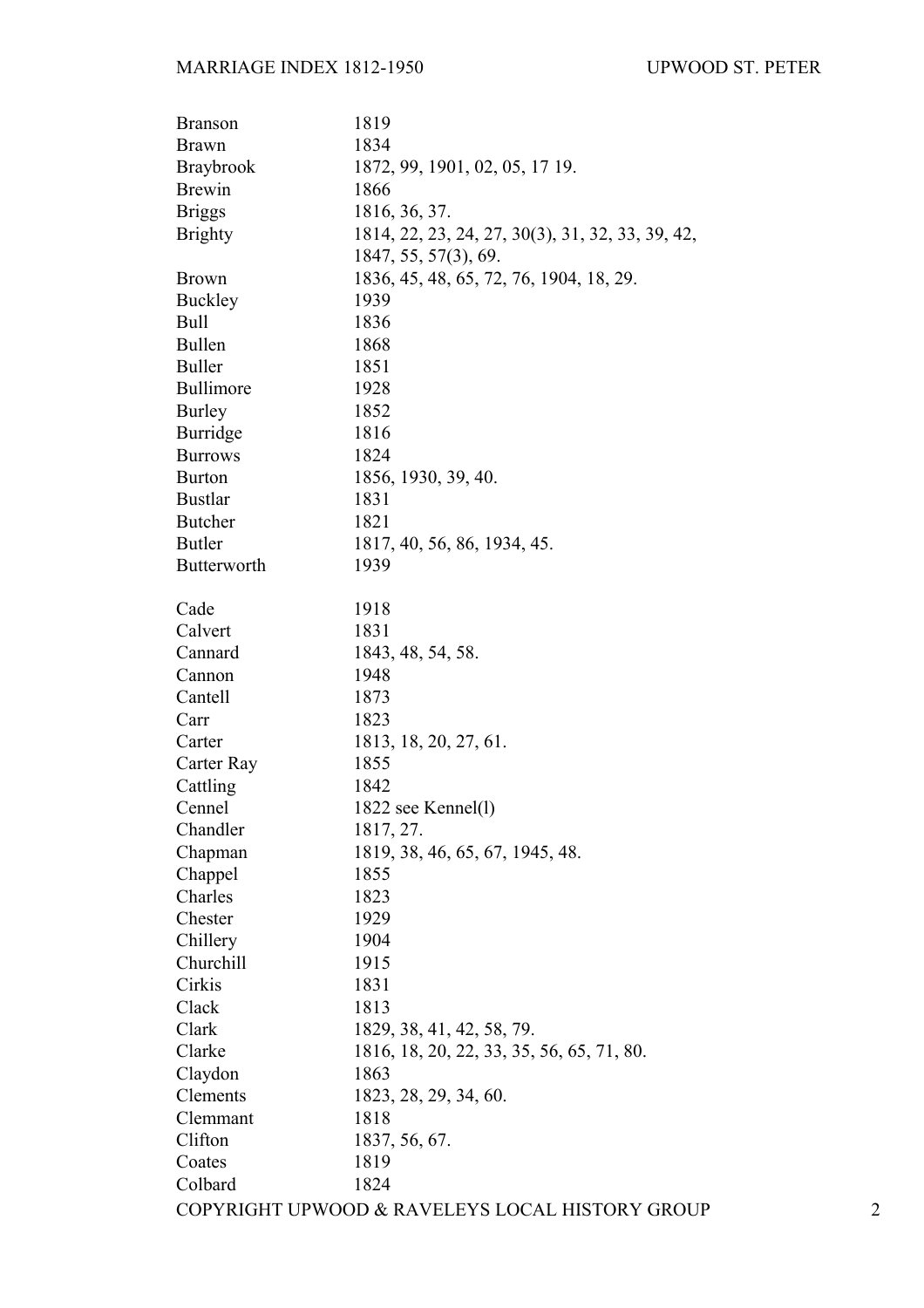| Colbert          | 1854, 61.                                                   |   |
|------------------|-------------------------------------------------------------|---|
| Cole             | 1886                                                        |   |
| Collett          | 1900, 09.                                                   |   |
| Colls            | 1815                                                        |   |
| Cook             | 1838, 1949.                                                 |   |
| Cooley           | 1822                                                        |   |
| Cooper           | 1931, 39.                                                   |   |
| Cordery          | 1909                                                        |   |
| Corney           | 1947                                                        |   |
| Cotton           | 1845, 57.                                                   |   |
| Cousins, Couzins | $1844(2)$ , 82.                                             |   |
| Couzens          | 1855                                                        |   |
| Covlin(g)        | 1826, 27, 28, 86.                                           |   |
| Cox              | 1815, 45(2), 48, 54(2), 68, 98, 1946, 49.                   |   |
| Crane            | 1815, 19, 32, 35.                                           |   |
| Cross            | 1818, 31, 37, 41, 52, 55, 60, 67, 76, 86, 91, 1901.         |   |
| Cumbledge        | 1853, 55, 58, 64. See Cumblidge                             |   |
| Cumblidge        | 1831                                                        |   |
| Curtis           | 1859, 84, 1900, 02, 39.                                     |   |
| Dale             | 1925                                                        |   |
| Darling          | 1884                                                        |   |
| Darlow           | $1834, 54, 59(2), 66(2)$ .                                  |   |
| Darwood          | 1888(2), 98, 99.                                            |   |
| Dawson           | 1849                                                        |   |
| Day              | 1942                                                        |   |
| Deighton         | 1871, 1901, 05, 46.                                         |   |
| Denton           | 1826, 34, 52, 55, 59.                                       |   |
| Dew              | 1884                                                        |   |
| Dewberry         | 1819, 20, 54, 58.                                           |   |
| Dickerson        | 1824                                                        |   |
| Dobbs            | 1856                                                        |   |
| Dockerill        | 1833                                                        |   |
| Dodson           | 1905, 10.                                                   |   |
| Doggett, Doggit  | 1818, 43.                                                   |   |
| Dowson           | 1940                                                        |   |
| Drage            | 1866                                                        |   |
| Dunham           | 1939                                                        |   |
| Edgley           | 1936                                                        |   |
| Edwards          | 1858, 66, 99(2), 1911, 22, 25(2), 26, 31(2), 36, 40, 46(2). |   |
| Elderkin         | 1834, 38, 50, 66, 84, 90, 97, 1911, 32.                     |   |
| Elmer            | 1845                                                        |   |
| Elvedge          | 1861                                                        |   |
| Evans            | 1901, 31.                                                   |   |
| Fairley          | 1856                                                        |   |
| Fawn             | 1870                                                        |   |
| Feekins          | 1856                                                        |   |
|                  | COPYRIGHT UPWOOD & RAVELEYS LOCAL HISTORY GROUP             | 3 |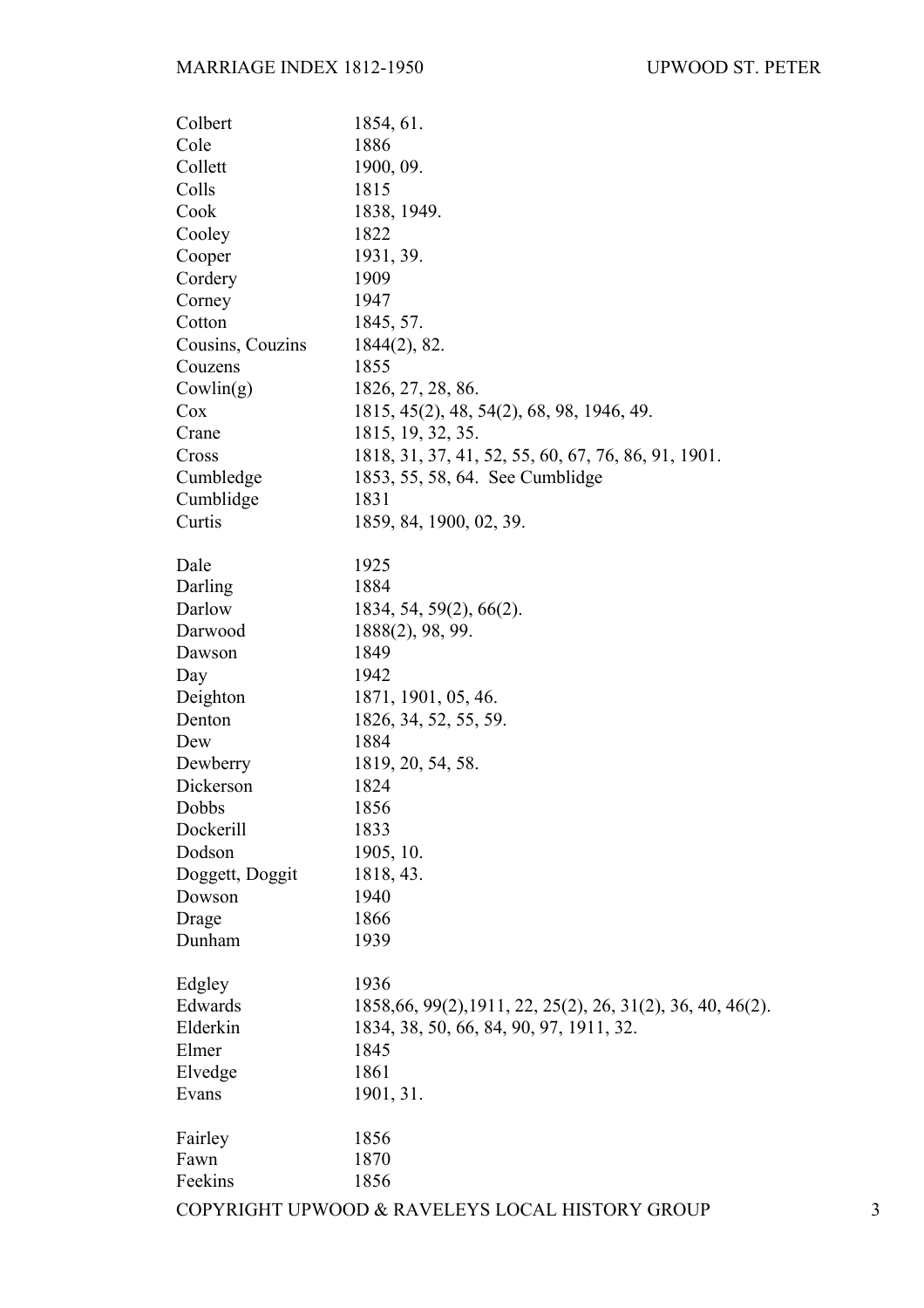| Fenn       | 1930                                                      |   |
|------------|-----------------------------------------------------------|---|
| Ford       | 1912, 19.                                                 |   |
| Fordham    | 1868, 1905, 28, 31.                                       |   |
| Fortescue  | 1837                                                      |   |
| Foster     | 1817, 28, 38, 51, 58, 61, 63, 66(2), 68, 72, 90, 95.      |   |
| Fountain   | 1817, 33, 34, 45, 56, 57, 66, 72, 91, 97, 1909.           |   |
| Fowler     | 1931                                                      |   |
| Francis    | 1834                                                      |   |
| Freeman    | 1816, 1923.                                               |   |
| Furnell    | 1904, 07, 08, 23, 28, 34, 39.                             |   |
| Gale       | 1846, 54.                                                 |   |
| Garner     | 1882                                                      |   |
| Garton     | 1912                                                      |   |
| Gaunt      | 1899, 1905, 25, 31, 37.                                   |   |
| Gee        | 1823                                                      |   |
| George     | 1949                                                      |   |
| Gibbs      | 1937                                                      |   |
| Gilbert    | 1897                                                      |   |
| Gilson     | 1859, 65.                                                 |   |
| Glover     | 1930, 31.                                                 |   |
| Godfrey    | 1888                                                      |   |
| Good       | 1920                                                      |   |
| Gooding    | 1893                                                      |   |
| Goodwin    | 1874                                                      |   |
| Gotobed    | 1817, 24.                                                 |   |
| Gowler     | 1936, 49.                                                 |   |
| Graham     | 1941                                                      |   |
| Grange     | 1816, 47, 49, 56, 66, 71, 78.                             |   |
| Greasley   | 1850, 59.                                                 |   |
| Greathurst | 1848                                                      |   |
| Green      | 1816, 23, 24, 28, 36, 49, 51, 56.                         |   |
| Greenwood  | 1819, 58, 1912, 32, 44.                                   |   |
| Grunwell   | 1868                                                      |   |
| Gurry      | 1855                                                      |   |
| Hackett    | 1939                                                      |   |
| Hales      | 1915                                                      |   |
| Hall       | 1813, 21(2), 22, 46, 52, 58, 61, 75, 1911, 32(2), 41, 48. |   |
| Hard       | 1821                                                      |   |
| Harding    | 1851                                                      |   |
| Hardwick   | 1853                                                      |   |
| Harlock    | 1845, 64, 66, 1916.                                       |   |
| Harrison   | 1834, 1906.                                               |   |
| Harrity    | 1900                                                      |   |
| Hart       | 1824, 39, 1940, 42, 48.                                   |   |
| Hawkes     | 1835, 68(2), 76, 1902.                                    |   |
| Hawkins    | 1824                                                      |   |
| Headland   | 1860                                                      |   |
|            | COPYRIGHT UPWOOD & RAVELEYS LOCAL HISTORY GROUP           | 4 |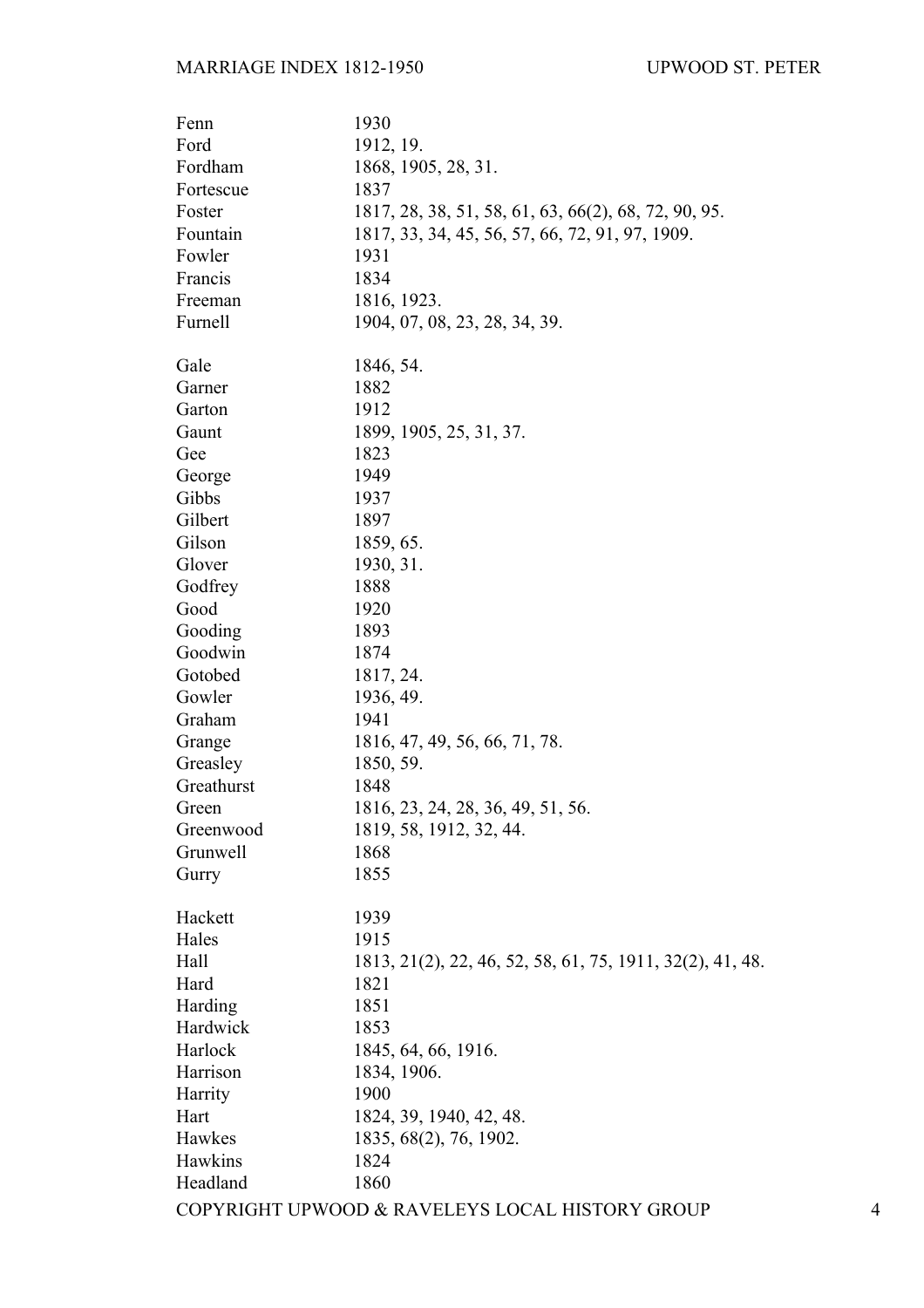| Heath       | 1842                                                   |
|-------------|--------------------------------------------------------|
| Hempsted    | 1938                                                   |
| Henson      | 1820, 61.                                              |
| Herbert     | 1921, 42, 46.                                          |
| Hewing      | 1838                                                   |
| Hicks       | 1901                                                   |
| Hills       | 1815, 23, 50.                                          |
| Hilson      | 1855, 75.                                              |
| Hipple      | 1844                                                   |
| Hipwell     | 1865                                                   |
| Hitchcock   | 1857                                                   |
| Hobbs       | 1830, 31, 38, 63, 68, 69, 71, 76, 97(2), 1901, 02, 22, |
|             | $1923(2)$ , 39.                                        |
| Hockley     | 1826                                                   |
| Hodson      | 1850                                                   |
| Holbin      | 1836                                                   |
| Holder      | 1835                                                   |
| Hollis      | 1934                                                   |
| Hopper      | 1895                                                   |
| Horsly      | 1895                                                   |
| Houghton    | 1933                                                   |
| How         | 1850, 72.                                              |
| Howard      | 1838, 66, 75.                                          |
| Howe        | 1820                                                   |
| Hoyes       | 1858                                                   |
| Hughes      | 1857, 69, 91.                                          |
| Hull        | 1858                                                   |
| Hussey      | 1851                                                   |
| Hutchcraft  | 1814, 27, 40.                                          |
|             |                                                        |
| $I(1)$ lett | 1876, 83, 99.                                          |
| Ingle       | 1819, 27, 31, 44, 58, 65, 84, 1915.                    |
| Inglesby    | 1837                                                   |
| Iseley      | 1824, 27, 29(2), 36, 37.                               |
| Isley       | 1848, 51, 63, 68, 70, 72, 74(2), 76, 79, 98, 1902, 04, |
|             | 1906, 10.                                              |
|             |                                                        |
| Jacklin     | 1930                                                   |
| Jackson     | 1904                                                   |
| Jacobs      | 1836, 40, 45, 54, 67, 73, 1910, 22, 26.                |
| Jarret      | 1818                                                   |
| Jay         | 1833                                                   |
| Jee         | 1831                                                   |
| Johnson     | 1814, 17, 63, 66, 1906.                                |
| Joice       | 1814                                                   |
| Jolly       | 1891                                                   |
| Jones       | 1869, 74.                                              |
| Judd        | 1826, 31(2), 41, 47, 50, 53.                           |

COPYRIGHT UPWOOD & RAVELEYS LOCAL HISTORY GROUP 5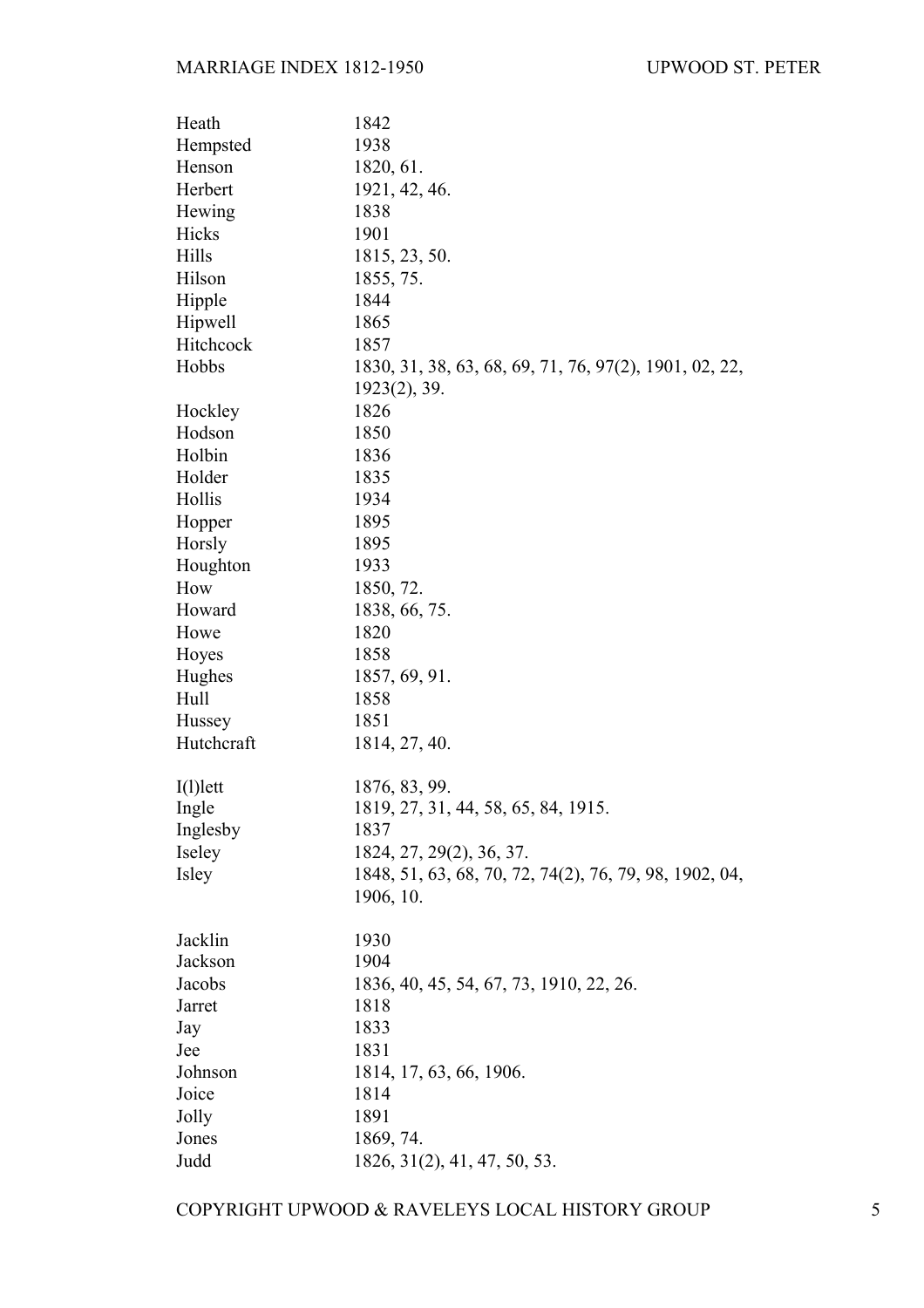| Kay            | 1872                                                           |   |
|----------------|----------------------------------------------------------------|---|
| Kefford        | 1868                                                           |   |
| Kennel(1)      | 1816, 20, 38, 47, 51, 53, 57(2), 72, 81, 92, 1903, 05, 11, 29. |   |
| Key            | 1856, 58, 60, 61, 65, 80, 86, 1900, 01, 20.                    |   |
| Kidman         | 1884                                                           |   |
| Kilby          | 1816, 1905, 19.                                                |   |
| Kilsby         | 1902, 34.                                                      |   |
| Kimpton        | 1824                                                           |   |
| King           | 1823, 28, 31, 34, 43, 47, 57, 74, 79, 91, 1918(2), 24.         |   |
| Kitching       | 1930                                                           |   |
| Knight         | 1834, 38, 45, 50, 53, 54, 61(2), 67(2), 97.                    |   |
|                |                                                                |   |
| Lambert        | 1905, 27, 32, 34.                                              |   |
| Landin         | 1934                                                           |   |
| Lane           | 1847                                                           |   |
| Langford       | 1838                                                           |   |
| Langley        | 1864                                                           |   |
| Lant           | 1814, 28, 29, 42.                                              |   |
| Larritt        | 1843, 45, 48.                                                  |   |
| Laud           | 1932                                                           |   |
| Lawrence       | 1919                                                           |   |
| Lawson         | 1937                                                           |   |
| Lay            | 1816                                                           |   |
| Leach          | 1854, 62, 66, 67, 76, 91, 1902, 05, 40, 45.                    |   |
| Lenton         | 1831, 63.                                                      |   |
| Lewin          | 1900                                                           |   |
| Lewis          | 1841                                                           |   |
| Lightfoot      | 1831, 36, 57, 62.                                              |   |
| Lilley         | 1818, 1948.                                                    |   |
| Loveden        | 1885                                                           |   |
| Lunn           | 1936                                                           |   |
|                |                                                                |   |
| Mallinson      | 1817                                                           |   |
| Malt           | 1908, 17.                                                      |   |
| Man(n)         | 1813, 99.                                                      |   |
| Manchett       | 1926                                                           |   |
| Manning        | 1856, 73.                                                      |   |
| Marrington     | 1821, 66.                                                      |   |
| Marriott       | 1897                                                           |   |
| Marshall       | 1905, 23, 33.                                                  |   |
| Mason          | 1901, 11, 38.                                                  |   |
| May, Meay, Mee | 1821, 27, 57, 63, 66, 74.                                      |   |
| Mayhew, Meahew | 1841, 98 - see Mehew                                           |   |
| McCarthey      | 1946                                                           |   |
| Measures       | 1902                                                           |   |
| Meeks          | 1859                                                           |   |
| Mehew          | 1826, 36, 37, 57, 65, 67, 75.                                  |   |
| Miller         | 1813, 15, 22.                                                  |   |
| Mills          | 1824, 28, 31, 36(2), 44, 48, 54, 58(2), 60, 61(3), 65, 66,     |   |
|                | COPYRIGHT UPWOOD & RAVELEYS LOCAL HISTORY GROUP                | 6 |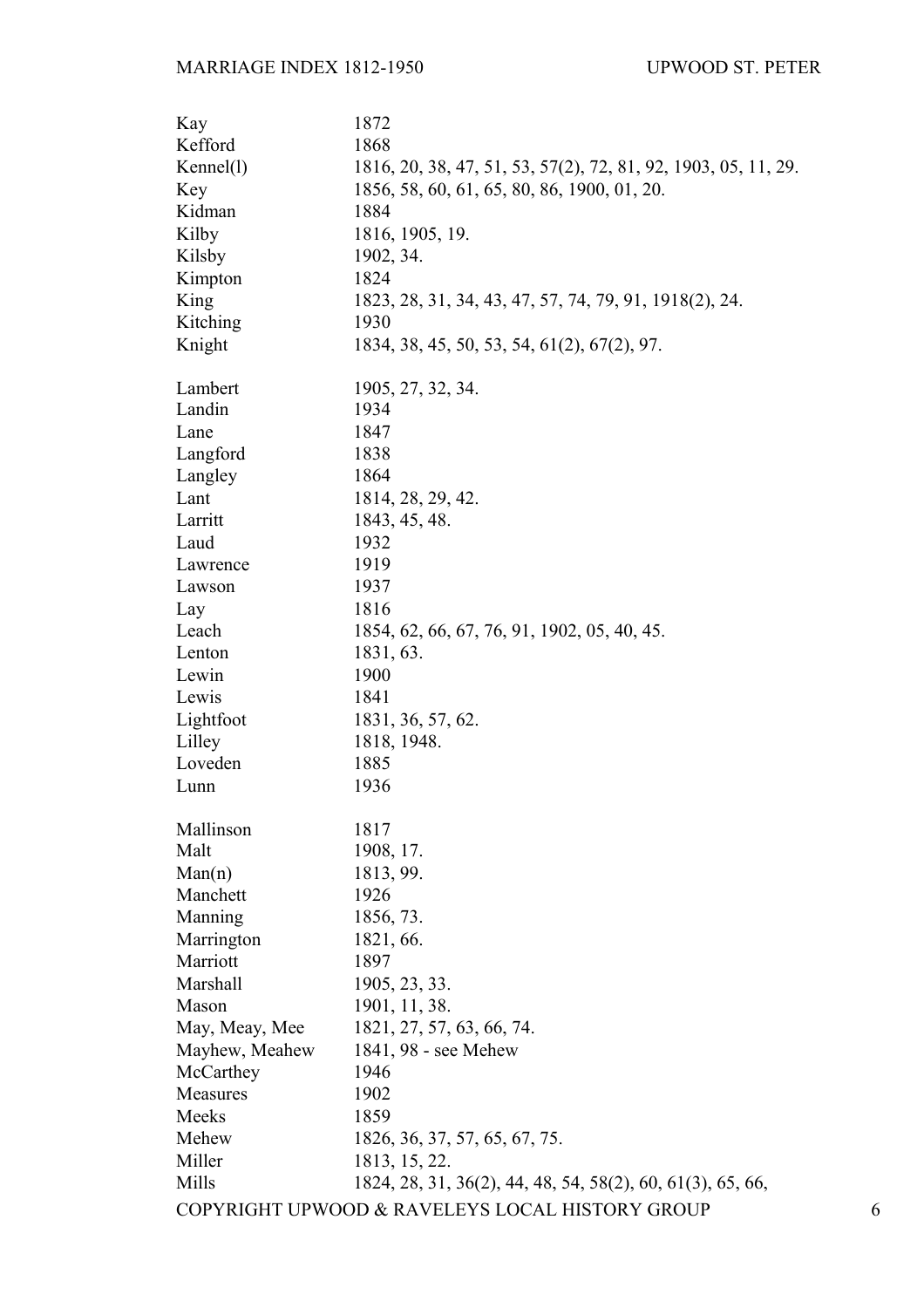|              | 1872, 74, 1901(2).                                         |
|--------------|------------------------------------------------------------|
| Milner       | 1945                                                       |
| Minchin      | 1911                                                       |
| Mitchell     | 1836                                                       |
| Moore        | 1856, 65.                                                  |
| Mowyear      | 1840                                                       |
| <b>Munns</b> | 1892                                                       |
| Murfin       | 1861, 1929.                                                |
| Murkett      | 1854                                                       |
|              |                                                            |
| Neil         | 1829                                                       |
| Newell       | 1858                                                       |
| Newman       | 1842                                                       |
| Newton       | 1833                                                       |
| Noble        | 1909                                                       |
| Norfield     | 1893                                                       |
| Norris       | 1848, 1904, 30.                                            |
| Nugent       | 1909                                                       |
|              |                                                            |
| Owner        | 1925, 31.                                                  |
|              |                                                            |
| Pack         | 1836, 39, 42, 66, 79, 89.                                  |
| Pain, Payne  | 1827, 31, 41.                                              |
| Palmer       | 1856, 68, 76.                                              |
| Papworth     | 1866, 1903, 42.                                            |
| Parker       | 1859                                                       |
| Pashler      | 1867                                                       |
| Peach        | 1831, 58, 60(2), 61, 64, 66(2), 78.                        |
| Pedley       | 1824                                                       |
| Pentelow     | 1865, 68, 74, 1901.                                        |
| Perkins      | 1944                                                       |
| Perry        | 1813                                                       |
| Peters       | 1931                                                       |
| Phillips     | 1816, 34, 45, 50, 51.                                      |
| Pitcher      | 1923, 25.                                                  |
| Pond         | 1940                                                       |
| Pooley       | 1826, 28, 32(2).                                           |
| Poulter      | 1902, 04, 39, 48.                                          |
| Prior        | 1926                                                       |
| Pryke        | 1947, 49.                                                  |
| Purser       | 1854, 60, 98.                                              |
|              |                                                            |
| Race         | 1944                                                       |
| Rands        | 1822, 34.                                                  |
| Rappit       | 1836                                                       |
| Rawlings     | 1861                                                       |
| Ray          | 1826, 27, 30, 38, 41, 46, 47, 64, 74, 75, 76, 1930(2), 39. |
| Rayment      | 1908                                                       |
| Redhead      | 1841, 1915.                                                |
|              |                                                            |

COPYRIGHT UPWOOD & RAVELEYS LOCAL HISTORY GROUP 7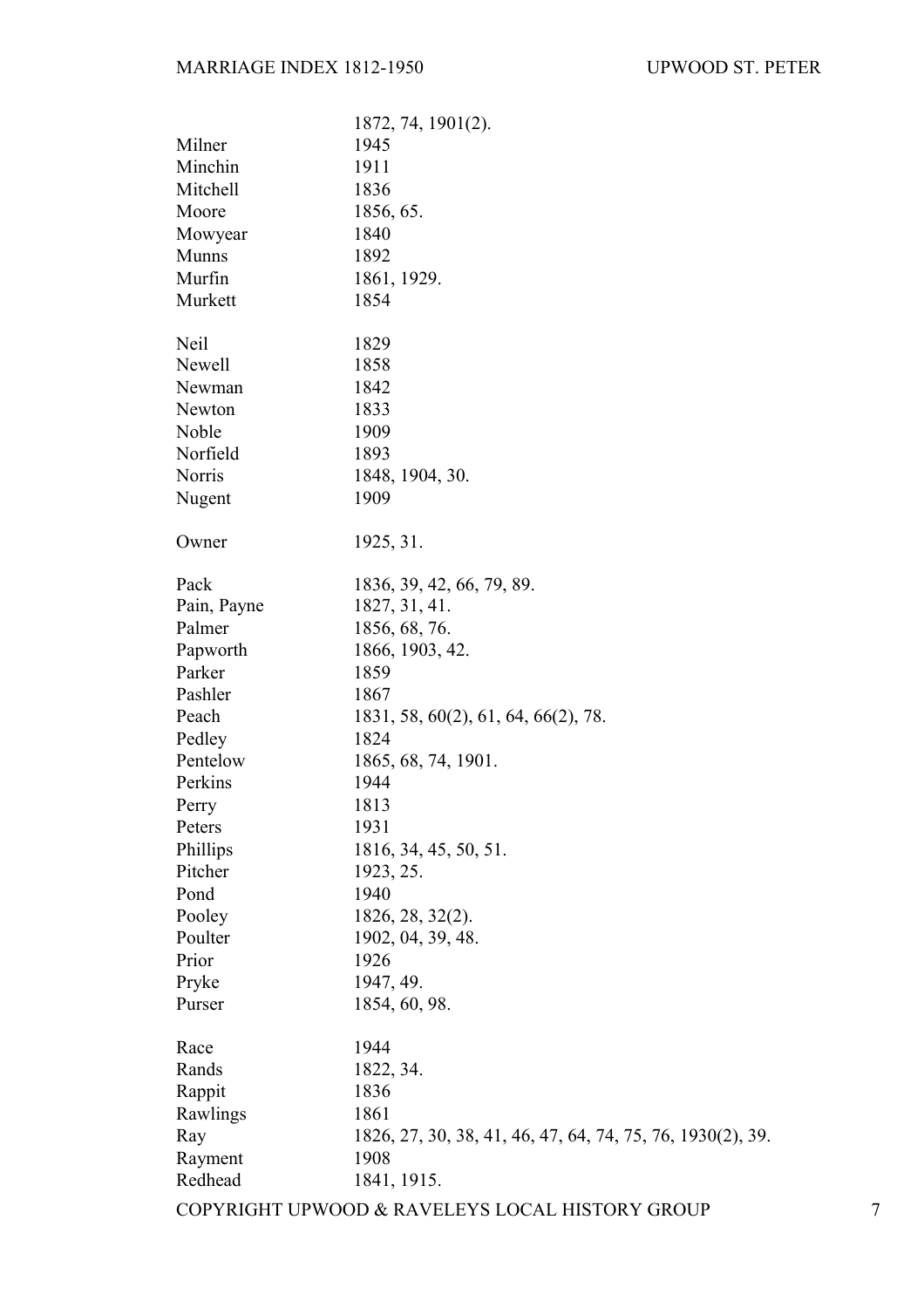| Revell      | 1897, 98.                                                                    |   |
|-------------|------------------------------------------------------------------------------|---|
| Reynolds    | 1821                                                                         |   |
| Richardson  | 1855                                                                         |   |
| Roberts     | 1829, 58, 1946.                                                              |   |
| Robinson    | 1824                                                                         |   |
| Roche       | 1939                                                                         |   |
| Rollings    | 1827, 54.                                                                    |   |
| Rolt        | 1862                                                                         |   |
| Rootham     | 1874                                                                         |   |
| Rose        | 1822, 47.                                                                    |   |
| Ross        | 1819, 38, 50.                                                                |   |
| Rowkins     | 1911                                                                         |   |
| Sanderson   | 1841                                                                         |   |
| Saunders    | 1947                                                                         |   |
| Savage      | 1831                                                                         |   |
| Scarborough | 1815                                                                         |   |
| Scarr       | 1927, 29, 39.                                                                |   |
| Schmeisser  | 1947                                                                         |   |
| Scot        | 1816                                                                         |   |
| Scotney     | 1850, 54.                                                                    |   |
| Scrace      | 1891                                                                         |   |
| Sculthorpe  | 1834                                                                         |   |
| Seaton      | 1828, 32, 38(2), 41, 49, 56, 57, 58(2), 59, 61, 62, 64, 65,<br>1868, 70, 75. |   |
| See         | 1861                                                                         |   |
| Setchel(1)  | 1817, 29, 47(3), 48, 59, 63, 65, 66.                                         |   |
| Seymour     | 1931                                                                         |   |
| Sharp       | 1912                                                                         |   |
| Shaw        | 1901, 20, 36, 37.                                                            |   |
| Sheffield   | 1947                                                                         |   |
| Shelton     | 1826, 41, 54, 61, 64, 79(3), 81, 82, 84, 85, 86, 97(3), 98,                  |   |
|             | 1899, 1906(2), 07, 08, 11, 12, 24, 30(2).                                    |   |
| Shepherd    | 1835, 37.                                                                    |   |
| Sheppard    | 1860                                                                         |   |
| Shepperson  | 1945, 47.                                                                    |   |
| Shugg       | 1945                                                                         |   |
| Simpson     | 1817, 29.                                                                    |   |
| Sinclair    | 1835, 45(2), 53, 67, 68(3), 79, 82.                                          |   |
| Slack       | 1816, 34, 38, 47, 48(3), 58, 76(2), 88, 1902.                                |   |
| Slote       | 1945                                                                         |   |
| Slough      | 1882                                                                         |   |
| Smith       | 1816, 21, 27, 32, 34, 35, 41, 47, 56(3), 60, 61, 62, 72, 78,                 |   |
|             | 1889, 95, 98(2), 1920.                                                       |   |
| Smitten     | 1819, 40.                                                                    |   |
| Snitch      | 1823, 38, 40, 45, 53, 54, 56, 61, 64, 65.                                    |   |
| Speechley   | 1868, 1921.                                                                  |   |
| Spofforth   | 1945                                                                         |   |
| Spolton     | 1948                                                                         |   |
|             | COPYRIGHT UPWOOD & RAVELEYS LOCAL HISTORY GROUP                              | 8 |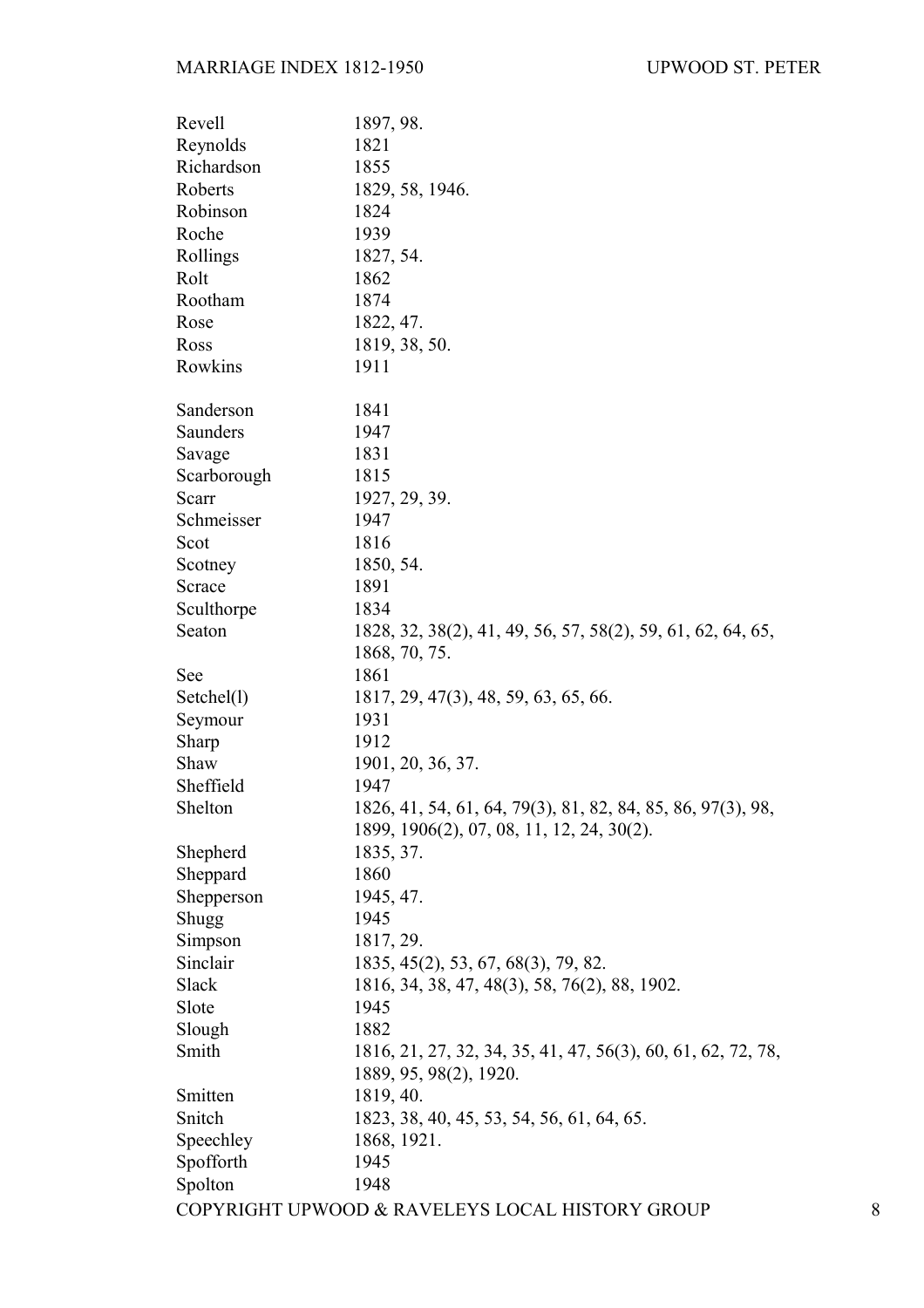| Spraggins       | 1816                                                        |   |
|-----------------|-------------------------------------------------------------|---|
| <b>Stevens</b>  | 1819                                                        |   |
| Stockwell       | 1869                                                        |   |
| <b>Stokes</b>   | 1816                                                        |   |
| Stokley         | 1910                                                        |   |
| Stone           | 1866                                                        |   |
| Stor(e)y        | 1819, 21, 22, 57, 83, 86.                                   |   |
| <b>Stratton</b> | 1816, 18, 82.                                               |   |
| Sutton          | 1821, 28, 29, 38, 84.                                       |   |
| Swiffen         | 1902                                                        |   |
| Tayler, Taylor  | 1813, 21, 55, 56, 62, 1912, 28, 33.                         |   |
| Teat            | 1824, 27(2), 31, 38, 40, 48(2), 61, 62, 78, 1911.           |   |
| Thompson        | 1815, 23, 75, 79, 1919, 20, 22.                             |   |
| Thurnell        | 1857                                                        |   |
| Tibbles         | 1844                                                        |   |
| Toft            | 1872                                                        |   |
| Tompsett        | 1909                                                        |   |
| Towns(h)end     | 1854, 56, 63, 91, 1905, 30, 31(2), 37, 44.                  |   |
| Trossell        | 1946                                                        |   |
| Tungate         | 1930                                                        |   |
| Tye             | 1873, 1906.                                                 |   |
| <b>Voss</b>     | 1827, 50(2), 56, 58, 61, 63, 68, 1901.                      |   |
| Wagstaff        | 1876                                                        |   |
| Walker          | 1829, 57, 1931.                                             |   |
| Wallace, Wallis | 1817, 19.                                                   |   |
| Walton          | 1853, 1939.                                                 |   |
| Ward            | 1831                                                        |   |
| Warrington      | $1834(2)$ , 41, 67.                                         |   |
| Watfoot         | 1818                                                        |   |
| W(h)atford      | 1816, 19, 21, 22, 24, 32, 33, 36(2), 51, 54(2), 59, 63, 66, |   |
|                 | 1868, 70.                                                   |   |
| Watson          | 1828                                                        |   |
| Wayman          | 1817                                                        |   |
| Webster         | 1839                                                        |   |
| West            | 1920                                                        |   |
| Wheal           | 1854                                                        |   |
| Wheat           | 1931                                                        |   |
| Wheatley        | 1836                                                        |   |
| Whitehead       | 1947                                                        |   |
| Whitsey         | 1933                                                        |   |
| Williams        | 1850                                                        |   |
| Willis          | 1911                                                        |   |
| Wilmer          | 1901                                                        |   |
| Wilmot          | 1831                                                        |   |
| Wilson          | 1860                                                        |   |
| Wisby           | 1901                                                        |   |
|                 | COPYRIGHT UPWOOD & RAVELEYS LOCAL HISTORY GROUP             | 9 |